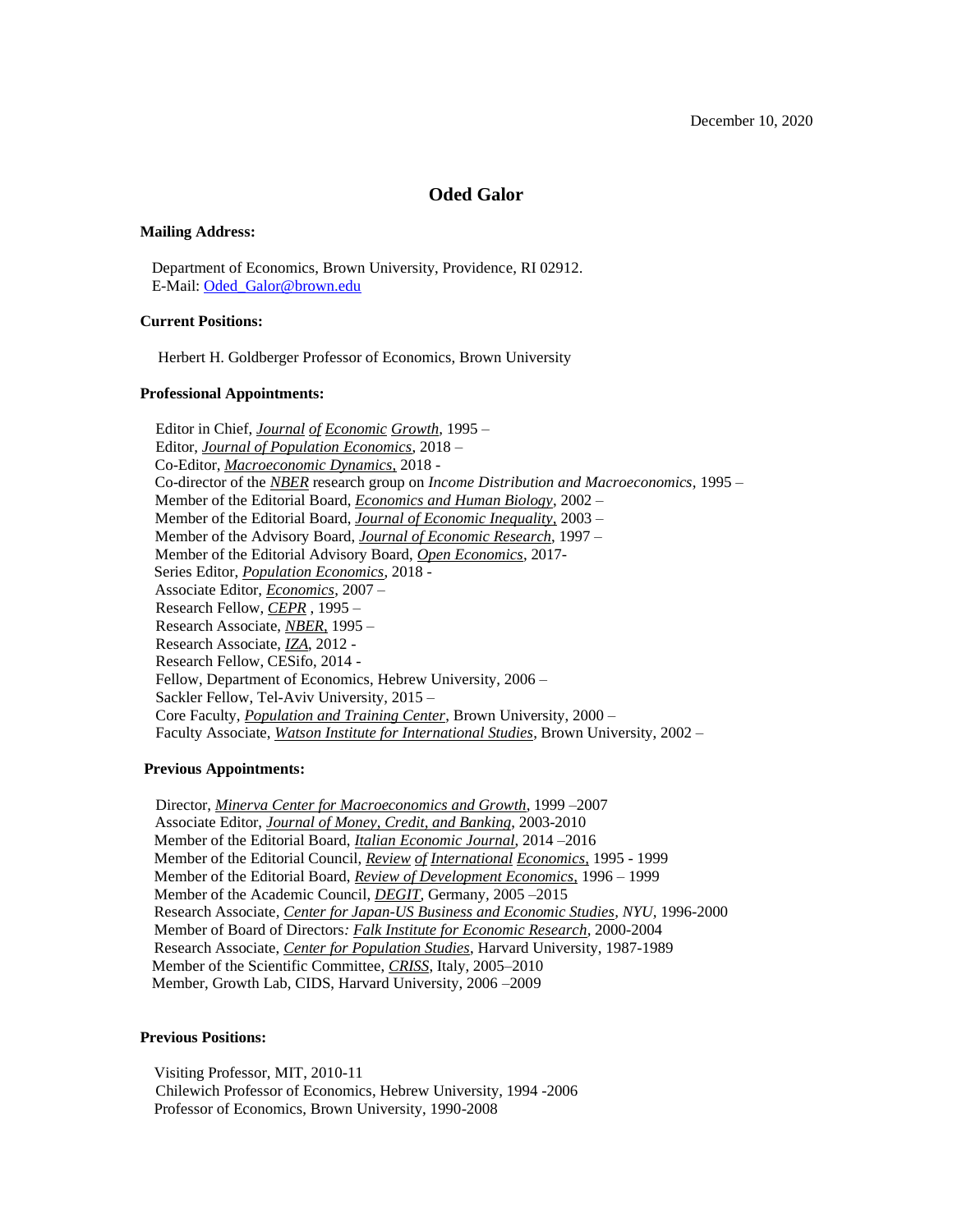Associate Professor, Brown University, 1986-1990 Assistant Professor, Brown University, 1984 –1986 Visiting Scholar, Population Center, Harvard University, 1988-1989 Visiting Professor, Hebrew University, 1987-19888

## **Short-Term Visits:**

 Warwick, 2013-2015 Hebrew University, 2006-2015 Bar-Ilan University, May 2012 Aix-Marseilles April 2012 UPF/CREI, Barcelona, April-May, 2012 Universite' Catholique de Louvain, January-February, 2012 Ben-Guriun University, June 2011 University of Copenhagen, June 2009 University of Zurich, April 2003 CESifo, June 2002 Universitat Autonoma de Barcelona, June 1998 Visiting Fellow, IIES, Stockholm University, August 1999 University of Copenhagen, April 1997 CORE, Universite' Catholique de Louvain, September 1994

## **Education:**

| 1984 Ph.D. | Columbia University |
|------------|---------------------|
| 1980 M.A.  | Hebrew University   |
| 1978 B.A.  | Hebrew University   |

#### **Fields of Specialization:**

Growth and Comparative Development, Population Economics, Evolutionary Economics

#### **Grants and Awards 1997-:**

#### **Honors and Awards:**

| 2020 | Yanfu Lecture                           |
|------|-----------------------------------------|
| 2019 | Doctor Honoris Causa, Poznan University |
| 2019 | The Copernican Lecture                  |
| 2019 | The Ricardo Lecture                     |
| 2019 | The Bogan Lecture                       |
| 2016 | The Zeuthen lectures                    |
| 2015 | The <i>Berglas Lecture</i>              |
| 2012 | The <i>Maddison Lecture</i>             |
| 2010 | Web of Science, Highly Cited Researcher |
| 2009 | The <i>Kuznets Lectures</i>             |
| 2008 | The Klein Lecture                       |
| 2006 | Salomon Research Award                  |
| 1998 | Michael Milken Award                    |

#### **Grants:**

| 2016      | CV Starr, BEO                             |
|-----------|-------------------------------------------|
| 2013-2015 | <b>NSF</b>                                |
| 2009-2011 | <b>NSF</b>                                |
| 2008      | IADB, research grant                      |
| 2008      | Rhodes center of International Economics. |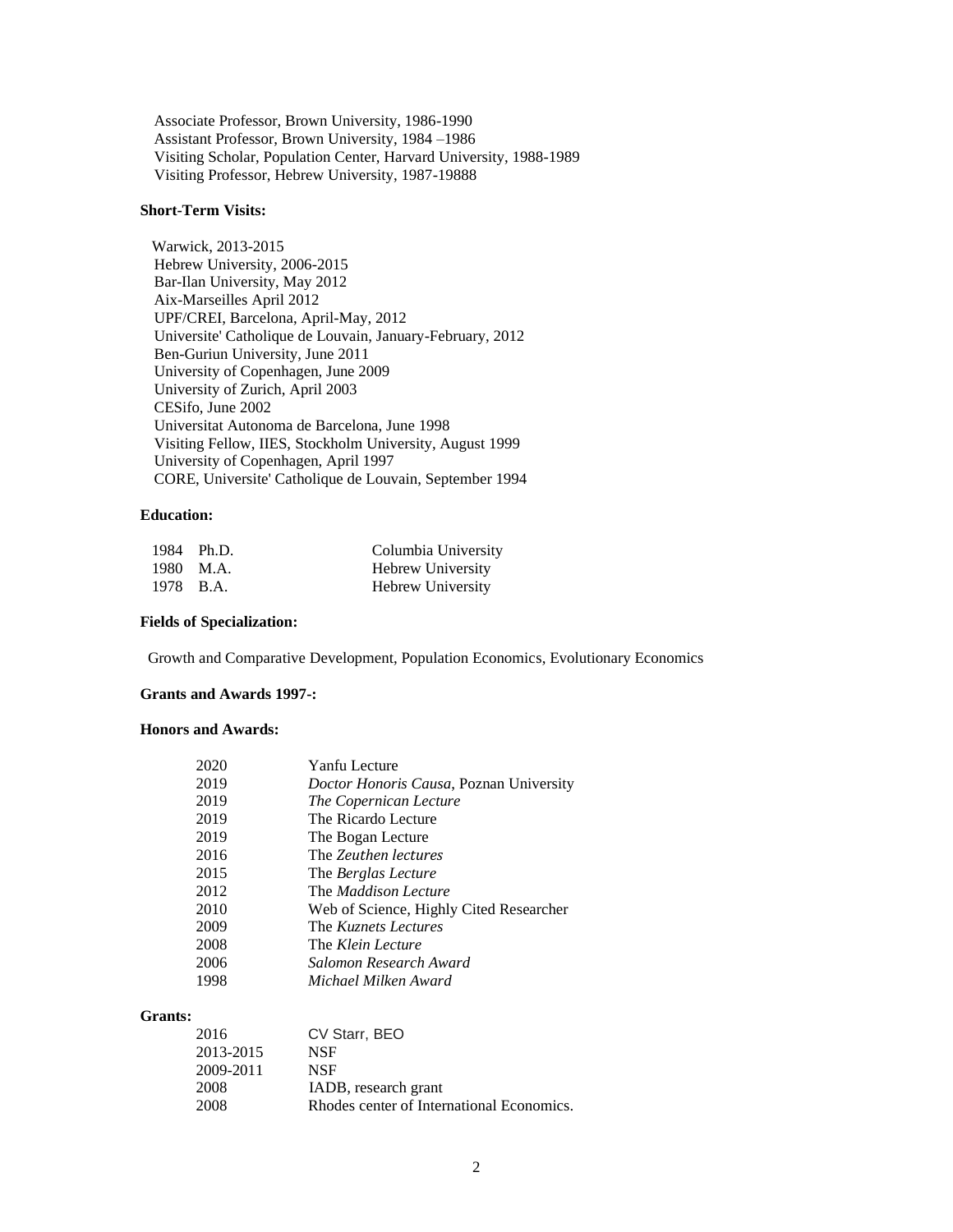| 2007      | Watson Institute                     |
|-----------|--------------------------------------|
| 2001-2004 | <b>National Science Foundation</b>   |
| 2003-2005 | <b>Israel Science Foundation</b>     |
| 1997-2000 | National Science Foundation          |
| 2003      | Flak Institute for Economic Research |
| 2003      | Pan American Health Organization     |
| 2002      | Pan American Health Organization     |
| 2000      | Falk Institute for Economic Research |
| 1999-2000 | <b>Israel Science Foundation</b>     |
| 1997-1998 | <b>Israel Science Foundation</b>     |

#### **Books:**

Galor, Oded, *Unified Growth Theory*, *Princeton University Press*, 2011.

• Chinese Version, *China Renmin University Press*, 2017.

Galor, Oded, *Discrete Dynamical System*, Springer, 2010.

## **Edited Books:**

Galor, Oded, *Inequality and Economic Development: The Modern Perspective,* Elgar Publishing 2009

#### **Journal Articles:**

- Arbatli, C. Eren, Quamrul Ashraf, Oded Galor, and Marc Klemp, "Diversity and Conflict," *Econometrica* (March 2020).
- Galor, Oded, Omer Ozak, and Assaf Sarid, "Linguistic Traits and Human Capital Formation," *American Economic Association*, P&P (May 2020).
- Casey, Gregory, Soheil Shayegh, Juan Moreno-Cruz, Martin Bunzl, Oded Galor, and Ken Caldeira. "The impact of climate change on fertility." *Environmental Research Letters* 14(5) (2019): 054007.
- Franck, Raphaël and Oded Galor, ["Flowers of Evil? Industrial Development and Long-Run](https://ideas.repec.org/p/nbr/nberwo/23701.html)  [Prosperity,](https://ideas.repec.org/p/nbr/nberwo/23701.html)" *Journal of Monetary Economics* (forthcoming).
- Galor, Oded and Marc Klemp, "Human Genealogy Reveals Selective Advantage for Moderate Fecundity" *Nature Ecology & Evolution* (April 2019).
- Ashraf, Quamrul and Oded Galor, ["The Macrogenoeconomics of Comparative Development,"](https://ideas.repec.org/p/wil/wileco/2016-02.html) *Journal of Economic Literature*, 56(3), 1119-1155 (September 2018).
- Casey, Gregory and Oded Galor "Is Economic Growth Compatible with Reductions in Carbon Emissions? Investigating the Impacts of Diminished Population Growth," *Environmental Research Letters* 12 (January 2017).
- Galor, Oded and Omer Ozak, "The Agricultural Origins of Time Preference," *American Economic Review*, 106 (8), 3064-3103 (October 2016).
- Ashraf, Quamrul and Oded Galor, "Genetic Diversity and the Origins of Cultural Fragmentation," *American Economic Review P&P*, 102, 528-533 (May 2013).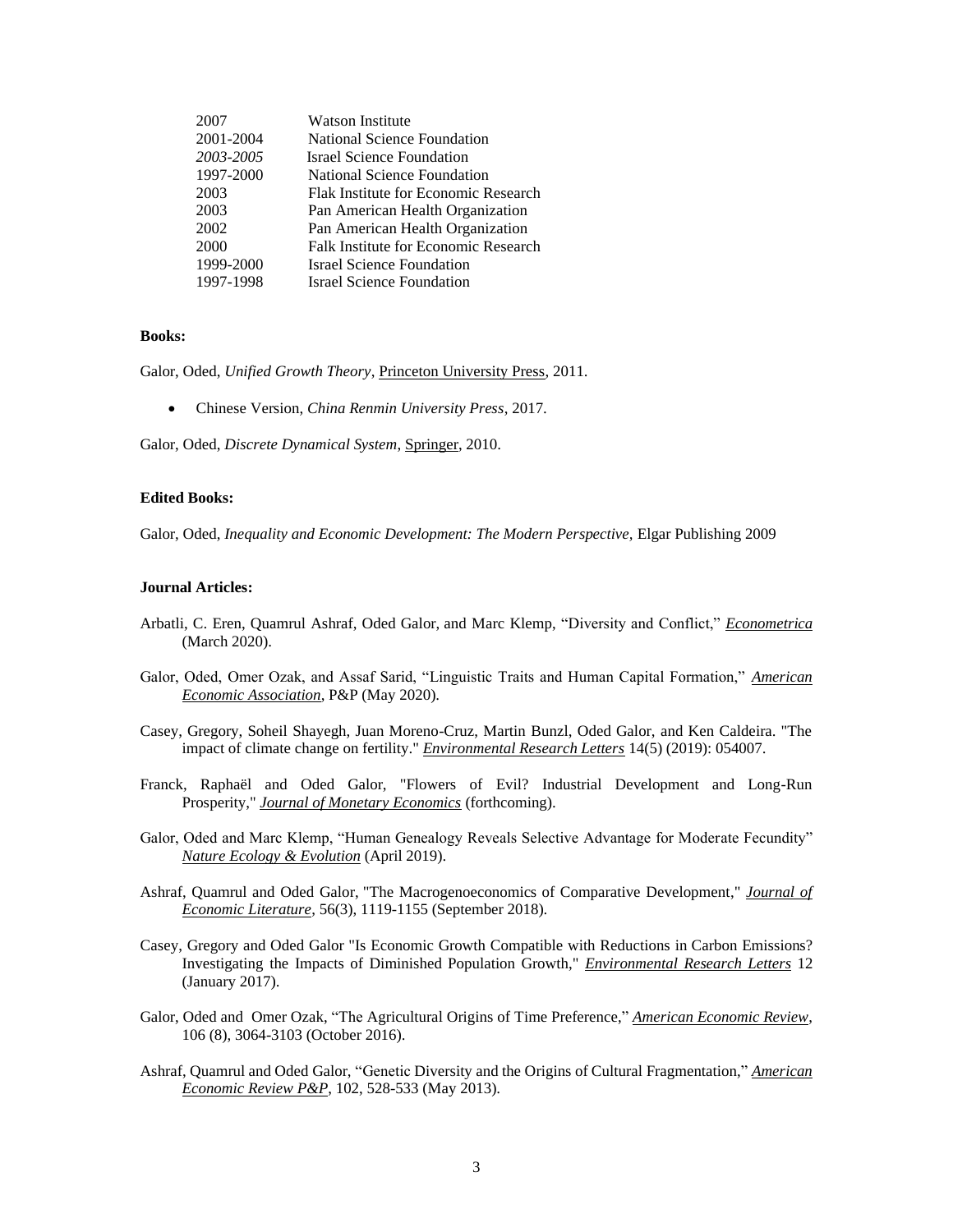- Ashraf, Quamrul and Oded Galor, "The Out of Africa Hypothesis, Human Genetic Diversity and Comparative Economic Development," *American Economic Review*, 102, 1-46 (February 2013). [Lead Article]
- Galor, Oded and Stelios Michalopolous, "Evolution and the Growth Process: Selection of Entrepreneurial Traits," *Journal of Economic Theory*, 147, 759-780 (March 2012).
	- Reprinted in: "Culture and Economic Growth", Spolaore, E. ed., Edward Elgar Publishing, 2014.
- Galor, Oded, "The Demographic Transition: Causes and Consequences," *Cliometrica*, 6, 1-28 (January 2012).
- Ashraf, Quamrul and Oded Galor, "Dynamics and Stagnation in the Malthusian Epoch: Theory and Evidence," *American Economic Review*, 101, 2003-2041 (August 2011).
- Galor, Oded, "Inequality, Human Capital Formation and the Process of Development," *Handbook of the Economics of Education*, North Holand, 2011.
- Ashraf, Quamrul, Oded Galor and Omer Ozak, "Isolation and Development," *Journal of the European Economic Association*, 8, 401-412 (April 2010).
- Galor, Oded, "The 2008 Klein Lecture: "Comparative Economic Development: Insights from Unified Growth Theory" *International Economic Review,* 51, 1-44 (February 2010).
- Galor, Oded Omer Moav and Dietrich Vollrath, "Inequality in Land ownership, the Emergence of Human Capital Promoting Institutions and the Great Divergence," *Review of Economic Studies*, 76, 143-179 (January 2009).
- Galor, Oded and Andrew Mountford, "Trading Population for Productivity: Theory and Evidence," *Review of Economic Studies*, 75, 1143-1179 (October 2008).
- Galor, Oded and Andrew Mountford, "Trade and the Great Divergence: The Family connection," (with A. Mountford) *American Economic Review* P&P 96, 299-303 (May 2006).
- Galor, Oded and Omer Moav, "Das Human Kapital: A Theory of the Demise of the Class Structure," *Review of Economic Studies*, *73,* 85-117 (January 2006).
- Galor, Oded, "The Transition from Stagnation to Growth: Unified Growth Theory," *Handbook of Economic Growth*, North Holland, 171-293 (2005).
- Galor, Oded, "The Demographic Transition and the Emergence of Sustained Economic Growth," *Journal of European Economic Association*, 3, 494-504 (April-May 2005).
- Galor, Oded and Omer Moav, "From Physical to Human Capital Accumulation: Inequality in the Process of Development," *Review of Economic Studies*, 71, 1001-1026 (October 2004).
- Galor, Oded and Omer Moav, "Natural Selection and the Origin of Economic Growth," *Quarterly Journal of Economics, 117, 1133-1192* (November 2002). [Lead Article]
	- Reprinted in: "Culture and Economic Growth", Spolaore, E. ed., Edward Elgar Publishing (2014).
	- Reprinted in: "Political Economy," Norman J. Schofield, Dino Falaschetti and Andrew R. Rutten, eds., Routledge (2011).

Galor, Oded and Omer Moav, "Evolution and Growth," *European Economic Review,* 45, 718-729 (May 2001).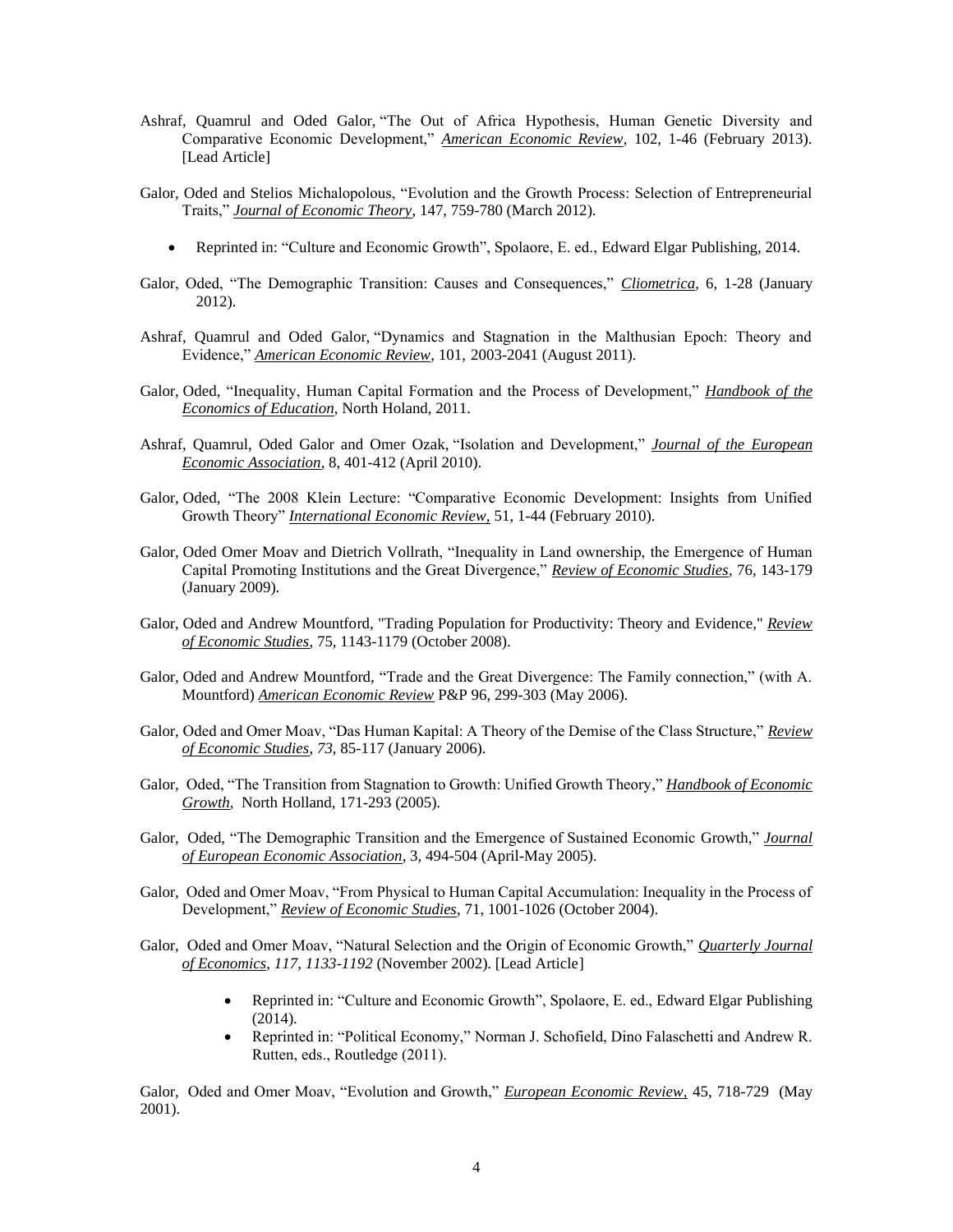- Galor, Oded and David Weil, "Population, Technology, and Growth: From the Malthusian Regime to the Demographic Transition and Beyond," *American Economic Review, 90,* 806-828 (September 2000).
- Galor, Oded and Omer Moav, "Ability-Biased Technological Change, Wage Inequality and Economic Growth," *Quarterly Journal of Economics,* 115, 469-498 (May 2000).
	- Reprinted in: "Recent Developments in Growth Theory," D. Acemoglu ed., Edward Elgar Publishing Ltd. (2004).
- Galor, Oded, "Inequality and the Process of Development," *European Economic Review,* 44, 706-712 (May 2000).
- Galor, Oded and David Weil, "From Malthusian Stagnation to Modern Growth," *American Economic Review* P&P, 89, 150-154 (May 1999).
- Galor, Oded and Daniel Tsiddon, "Technological Progress, Mobility, and Economic Growth," *American Economic Review*, 87, 363-382 (June 1997).
- Galor, Oded and Daniel Tsiddon, "The Distribution of Human Capital, Technological Progress, and Economic Growth," (with Daniel Tsiddon), *Journal of Economic Growth,2, 93-124 (March 1997).*
- Galor, Oded and David N. Weil, "The Gender Gap, Fertility, and Growth," *American Economic Review*, 86, 374-387 (June 1996).
- Galor, Oded, "Convergence? Inferences from Theoretical Models," *Economic Journal,* 106, 1056-1069 (July 1996).
	- Reprinted in: "Controversies in Macroeconomics: Growth, Trade and Policy," Blackwell, 1999.
	- Reprinted in "Crosissance et Economiques des Regions" (French), Beine et. al. eds., De Boeck Universite, 2000.
- Galor, Oded and Shoukang Lin, "Global Productivity Shocks and Current Account Dynamics," *International Economic Review*, 35, 1001-1014 (November 1994).
- Galor, Oded, "Tariff, Income distribution and Welfare in a Small Overlapping-Generations Economy," *International Economic Review*, 35, 173-192 (February 1994).
- Galor, Oded and Joseph Zeira, "Income Distribution and Macroeconomics," *Review of Economics Studies*, 60, 35-52 (January 1993).
	- Reprinted in "*Readings in the Theory of Economic Development*, D. Mookherjee and D. Ray eds. Blackwell (2001).
- Galor, Oded and Daniel Tsiddon, "Transitory Productivity Shocks and Long-run Output," *International Economic Review*, 33, 921-933 (November 1992).
- Galor, Oded "A Two-Sector Overlapping-Generations Model: A Characterization of the Dynamical System," *Econometrica*, 60, 351-386 (November, 1992).
- Galor, Oded and Harris Dellas, "Growth via External Public Debt and Capital Controls," *International*  E*conomic Review*, 33, 269-282 (May 1992).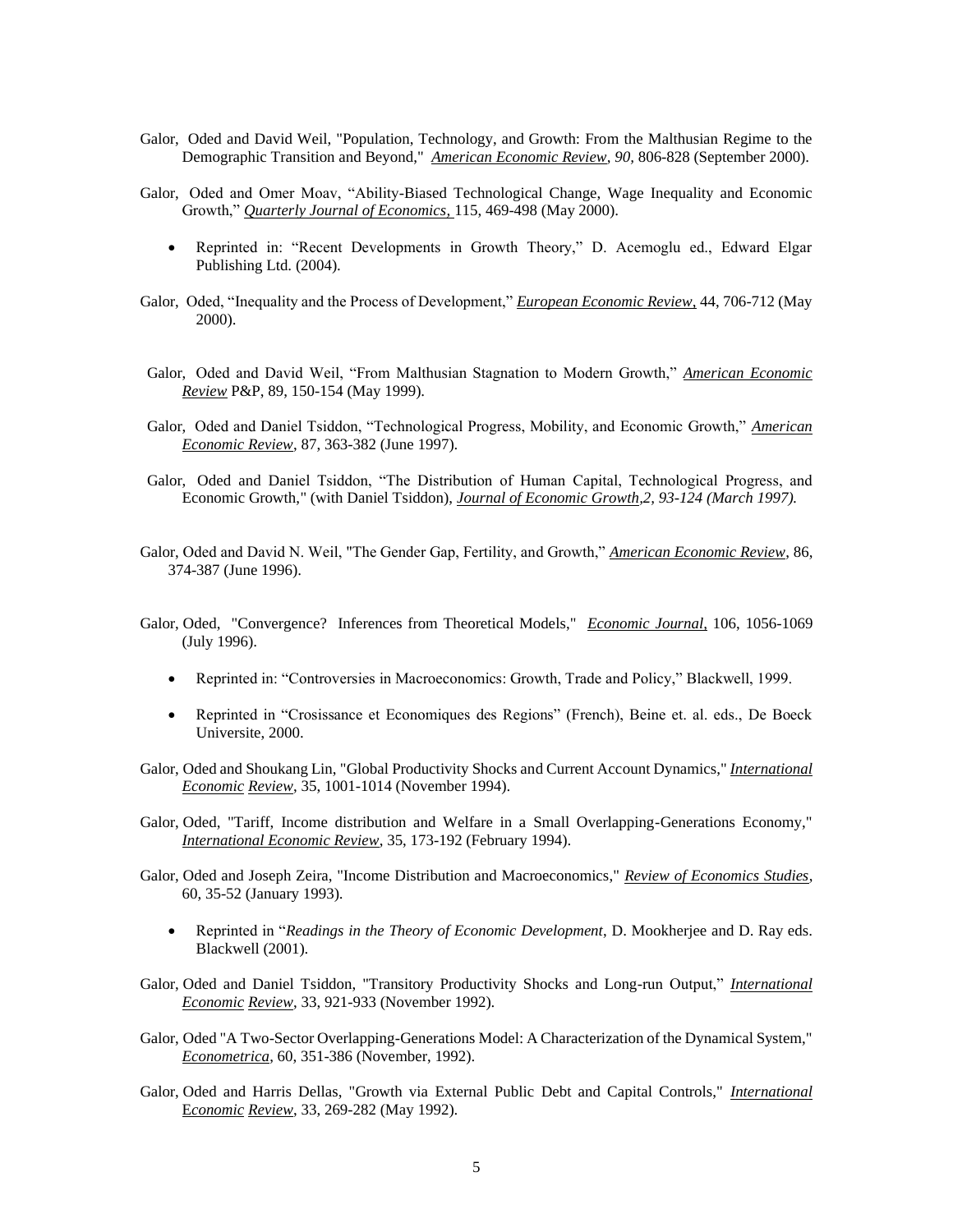- Galor, Oded, "International Factor Movements in a Dynamic Setting," *Journal of Population Economics*, 5, 135-144 (May 1992).
- Galor, Oded and Daniel Tsiddon, "Technological Breakthroughs and Development Traps," *Economic Letters*, 37, 11-17 (September 1991).
- Galor, Oded and Harl Ryder, "Dynamic Efficiency of Steady-State Equilibria in an Overlapping-Generations Model with Productive Capital," *Economic Letters*, 35, 385-390 (April 1991).
- Galor, Oded and Oded Stark, "The Probability of Return Migration, Migrants' Work Effort, and Migrants' Performance", *Journal of Development Economics*, 35, 399-405 (April 1991).
- Galor, Oded and Oded Stark, "The Impact of Differences in the Levels of Technology on International Labor Migration," *Journal of Population Economics*, 4, 1-12 (February 1991).
- Galor, Oded and Saul Lach, "Search Unemployment in an Overlapping-Generations Setting," *International Economic Review*, 31, 409-419 (May 1990).
- Galor, Oded and Oded Stark, "Migrants' Savings, The probability of Return Migration and Migrants' Performance", (with Oded Stark), *International Economic Review*, 31, 463-467 (May 1990).
- Sicherman, Nachum and Oded Galor, "A Theory of Career Mobility," *Journal of Political Economy*, 98, 169- 192 (February 1990).
- Galor, Oded, "Existence, Uniqueness and Stability of Equilibrium in an Overlapping-Generations Model with Productive Capital," (with Harl E. Ryder), *Journal of Economic Theory*, 49, 360-375 (December 1989).
- Galor, Oded, "The Long-Run Implications of a Hicks-Neutral Technical Progress," *International Economic Review*, 29, 177-184 (February 1988).
- Galor, Oded and Heracles Polemarchakis, "Intertemporal Equilibrium and the Transfer Paradox," *Review of Economics Studies*, 54, 147-184 (January 1987).
- Galor, Oded, "Global Dynamic Inefficiency in the Absence of International Policy Coordination," *Journal of International Economics*, 21, 137-150 (August 1986).
- Flug, Karnit and Oded Galor, "Minimum Wage in a General Equilibrium Model of International Trade and Human Capital," *International Economic Review*, 27, 149-164 (February 1986).
- Galor, Oded, "Time Preference and International Labor Migration," *Journal of Economic Theory*, 38, 1-20 (February 1986).

#### **Special Journal Issues:**

- Galor, Oded, "Unified Growth Theory and Comparative Development," Rivista di Politica Economica 101, 9-21 (2011).
- Galor, Oded, "Multiple Growth Regimes Insights from Unified Growth Theory," *Journal of Macroeconomics*, 29, 470-475 (September 2007).
- Galor, Oded and Houngsoo Zang, "Fertility, Income Distribution and Growth: Theory and Cross Country Evidence," *Japan and The World Economy,* 9, 197-229 (1997).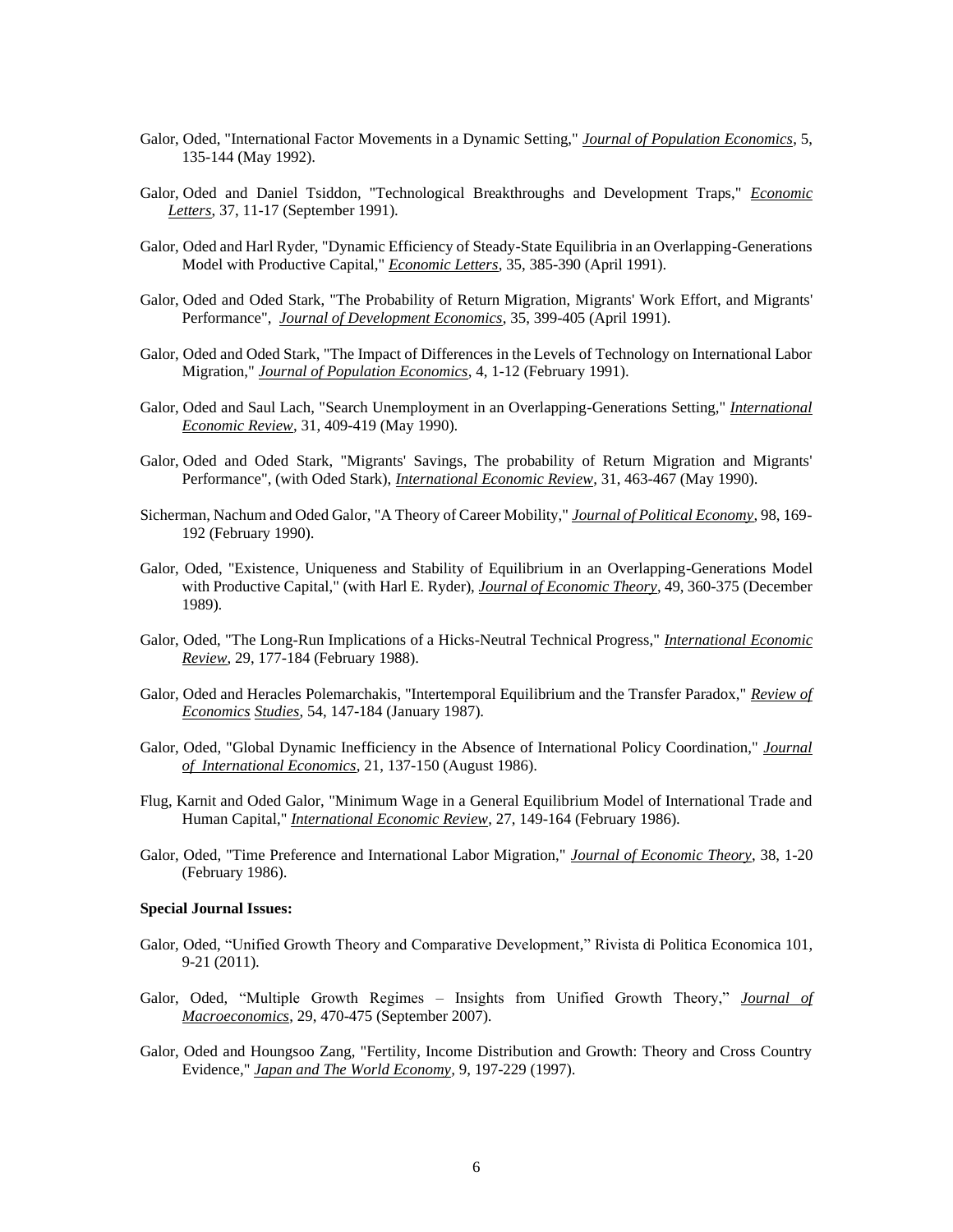- Galor, Oded and Daniel Tsiddon, "Income distribution and Output Growth: The Kuznets Hypothesis Revisited," *Economica*, (May 1996).
- Galor, Oded and Joseph Zeira, "Income Distribution and Economic Growth," *Cuadernos Economicos*, 61, 198-200 (1995).

#### **Book Chapters:**

- Galor, Oded, "The Long Shadow of History: The Bio-Geographical Origins of Comparative Economic Development," in *Demographic Change and Long-Run Development*, MIT Press (2017).
- Galor, Oded, "Economic Growth in the Very Long-Run" *New Palgrave Dictionary of Economics* 2<sup>nd</sup> edition, Macmillan (2008).
- Galor, Oded, "Human Capital, Fertility and Growth," New Palgrave Dictionary of Economics 2<sup>nd</sup> edition, Macmillan, (2008).
- Galor, Oded, "The Demographic Transition," *Palgrave Dictionary of Transnational History*, Macmillan (2008).
- Galor, Oded and Oded Stark, "Migration, Human Capital, and Welfare," in *Migration: A Challenge for Europe*, 59-68 (1994).
- Galor, Oded and Shoukang Lin, "Dynamic Foundations for the Factor Endowment Model of international Trade," in Trade and Growth, *Michigan University Press*, 81-98 (1997).
- Galor, Oded, "The Changing Role of Inequality in the Process of Development," in *Economic Growth and Distribution: on the Nature and Causes of the Wealth of Nations,* Edgar (2006).

## **Research Papers:**

- Galor, Oded and Marc Klemp "Roots of Autocracy" [NBER Working Papers](https://ideas.repec.org/s/nbr/nberwo.html) 23301, National Bureau of Economic Research, Inc. (2018).
- Galor, Oded, Omer Ozak and Assaf Sarid, ["Geographical Origins of the Coevolution of Cultural and](https://ideas.repec.org/p/bro/econwp/2018-5.html)  [Linguistic Trait,](https://ideas.repec.org/p/bro/econwp/2018-5.html)" NBE[R Working Papers,](https://ideas.repec.org/s/bro/econwp.html) National Bureau of Economic Research, Inc. (2018).
- Galor, Oded and Savitskiy, Viacheslav, ["Climatic Roots of Loss Aversion,](https://ideas.repec.org/p/iza/izadps/dp11816.html)" [IZA Discussion Papers](https://ideas.repec.org/s/iza/izadps.html) 11816 (2018).
- Franck, Raphaël and Oded Galor, ["The Complementary between Technology and Human Capital in the Early](https://ideas.repec.org/p/bro/econwp/2015-3.html)  [Phase of Industrialization,](https://ideas.repec.org/p/bro/econwp/2015-3.html) [NBER Working Papers](https://ideas.repec.org/s/nbr/nberwo.html) 23197, National Bureau of Economic Research, Inc. (2017).
- Ashraf, Quamrul, Francesco Cinnirella, Oded Galor, Boris Gershman, and Erik Hornung, ["Capital-Skill](https://ideas.repec.org/p/ces/ceswps/_6423.html)  Complementarity and the [Emergence of Labor Emancipation,](https://ideas.repec.org/p/ces/ceswps/_6423.html)" [CESifo Working Paper Series](https://ideas.repec.org/s/ces/ceswps.html) 6423, CESifo Group Munich (2017).
- Galor, Oded and Omer Ozak, ["Land Productivity and Economic Development: Caloric Suitability vs.](https://ideas.repec.org/p/bro/econwp/2015-5.html)  [Agricultural Suitability,](https://ideas.repec.org/p/bro/econwp/2015-5.html)" [Working Papers](https://ideas.repec.org/s/bro/econwp.html) 2015-5, Brown University (2015).
- Ashraf, Quamrul, Oded Galor and Marc Klemp, "The Out of Africa Hypothesis of Comparative Development Reflected by Nighttime Light Intensity," Brown University (2015).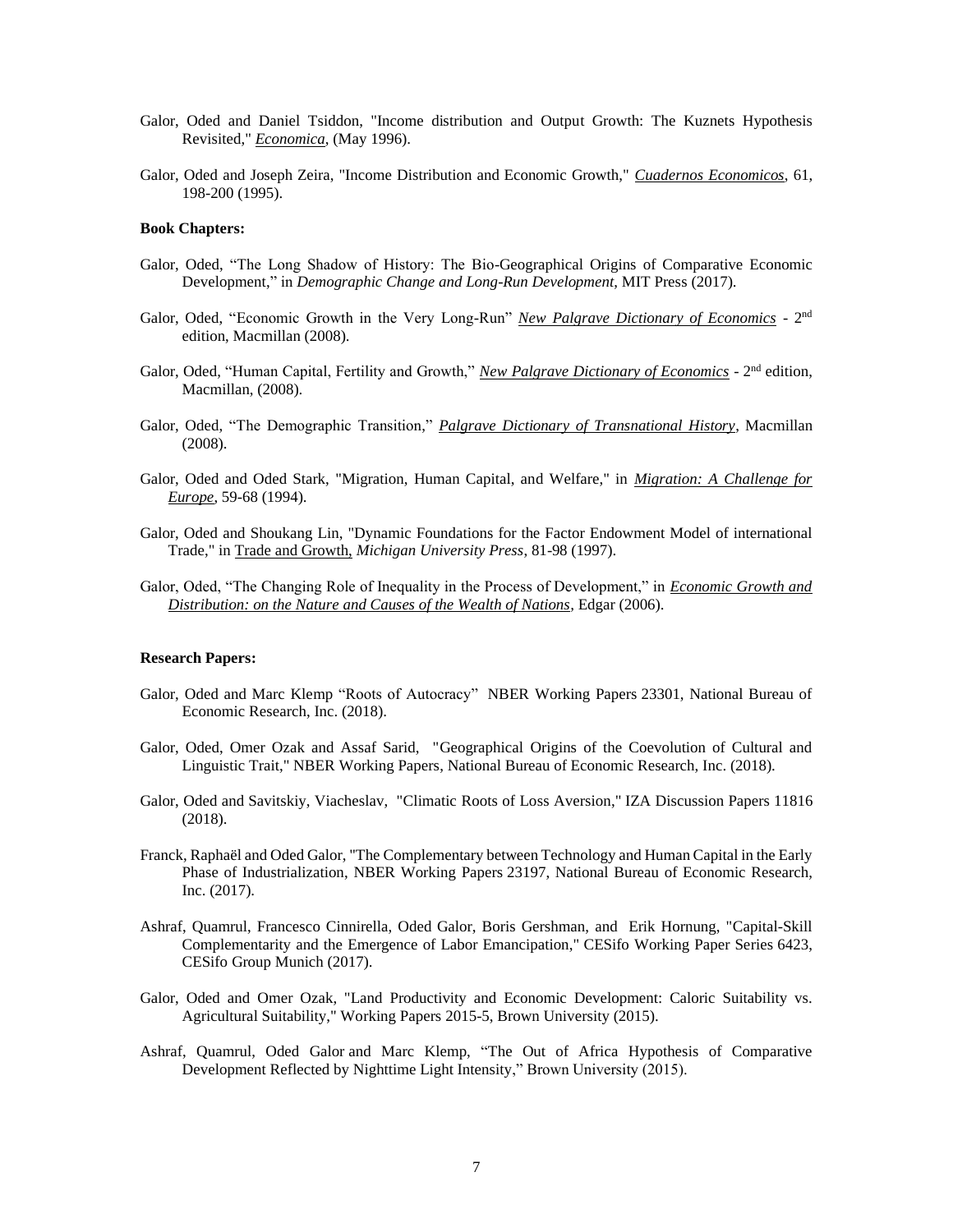- Ashraf, Quamrul, Oded Galor and Marc Klemp, "Diversity and Productivity," [Working Papers](https://ideas.repec.org/s/bro/econwp.html) 2015-4 , Brown University (2015).
- Franck, Raphaël and Oded Galor, "Industrialization and the Fertility Decline [Working Papers](https://ideas.repec.org/s/bro/econwp.html) 2015-6, Brown University (2015).
- Galor, Oded and Marc Klemp, ["The Biocultural Origins of Human Capital Formation,](https://ideas.repec.org/p/nbr/nberwo/20474.html)" [NBER Working](https://ideas.repec.org/s/nbr/nberwo.html)  [Papers](https://ideas.repec.org/s/nbr/nberwo.html) 20474, National Bureau of Economic Research, Inc. (2014).
- Galor, Oded, Kaivan Munshi and Nick Wilson, "Inclusive Institutions and Long Run Misallocation," [Working Papers](https://ideas.repec.org/s/bro/econwp.html) 2013-9, Brown University (2013).
- Ashraf, Quamrul and Oded Galor, ["Cultural Diversity, Geographical Isolation, and the Origin of the Wealth](https://ideas.repec.org/p/nbr/nberwo/17640.html)  [of Nations,](https://ideas.repec.org/p/nbr/nberwo/17640.html)" NBER [Working Papers](https://ideas.repec.org/s/nbr/nberwo.html) 17640, National Bureau of Economic Research, Inc. (2011).
- Ashraf, Quamrul and Oded Galor, ["Cultural Assimilation, Cultural Diffusion and the Origin of the Wealth](https://ideas.repec.org/p/bro/econwp/2007-3.html)  [of Nations,](https://ideas.repec.org/p/bro/econwp/2007-3.html)" [Working Papers](https://ideas.repec.org/s/bro/econwp.html) 2007-3, Brown University (2007).
- Galor, Oded and Omer Moav, ["The Neolithic Revolution and Contemporary Variations in Life](https://ideas.repec.org/p/bro/econwp/2007-14.html)  [Expectancy,](https://ideas.repec.org/p/bro/econwp/2007-14.html)" [Working Papers](https://ideas.repec.org/s/bro/econwp.html) 2007-14, Brown University (2007).

## **Invited Lectures: 1996-**

#### **Named Lectures:**

*The Yanfu Lecture***,** Beijing, 2020

*The Copernican Lecture, Torun, 2019.*

*The Ricardo Lecture*, DEGIT, Denmark, 2019

The Bogan Lecture, Hebrew University of Jerusalem, 2019

The *Zeuthen lectures*, Copenhagen, 2016

The *Berglas* Lecture, Tel-Aviv University, 2015.

*The Maddison Lecture,* May 2012

*The AMSE Globalization Lecture*, April 2012

*The Kuznetz Lecture*, Yale University, April 2009

*The CISCE Lectures*, Naples, June 2009

*The Klein Lecture,* Osaka, 2008

## **Keynote Lectures:**

Annual Meeting of the European Public Choice Society, Jerusalem, April 2019.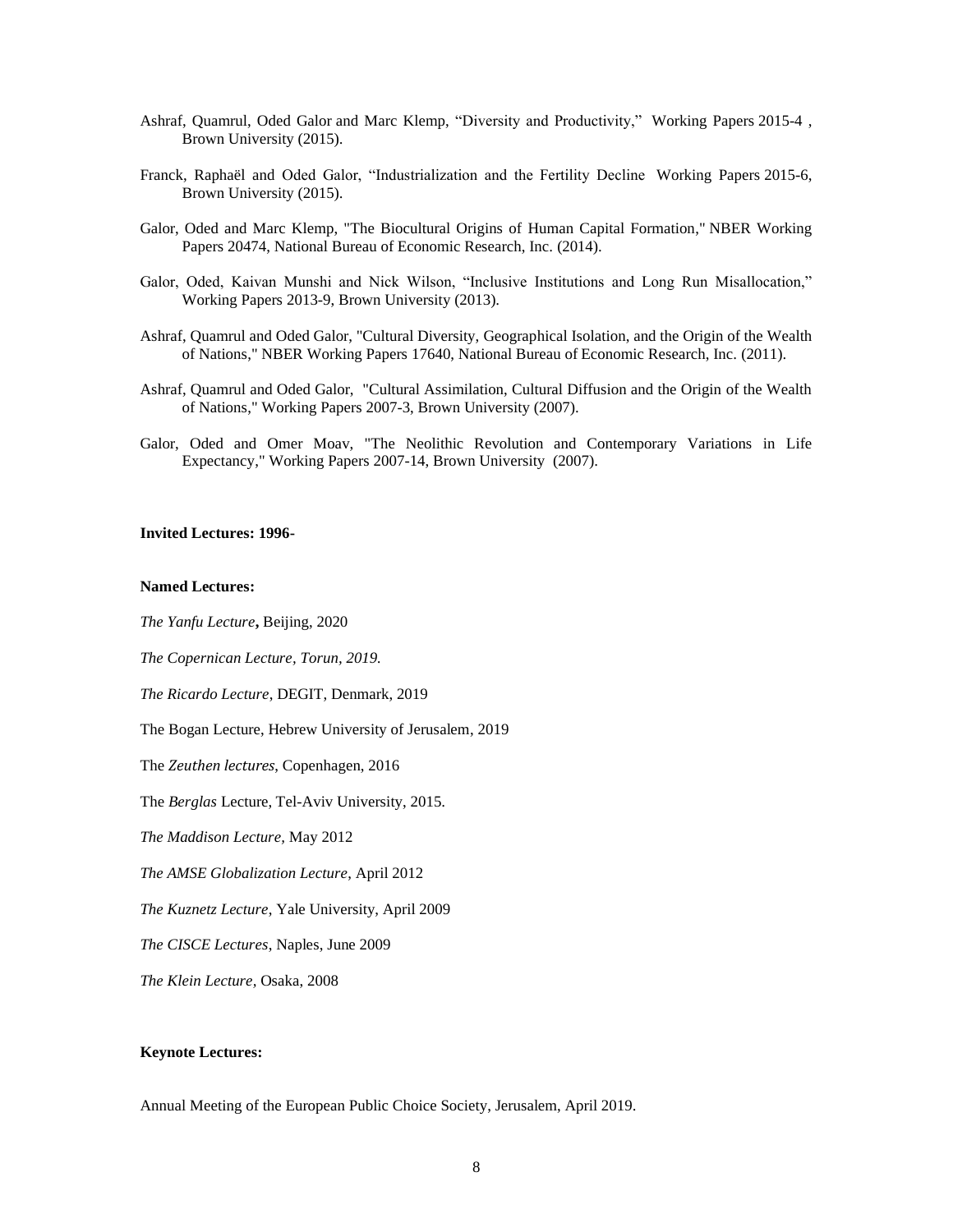NBER, Macroeconomics Across Time and Space, May 2018

Culture, Diversity and Economic Development, Groningen, June 2017

Annual Meeting of the German Economic Association, Augsburg, September 2016.

*Annual Conference of the Association for the Study of Religion, Economics & Culture, Copenhagen, May 2016*

*The Long Shadow of History*, Munich, November 2014

Cesifo, Venice Summer Institute, *Demographic Change and Long-Run Development*, July 2014

Warwick Workshop in Economic Growth, July 2014

Warwick Summer School in Economic Growth, July 2013

*9 th IZA Annual Migration Meeting (AM<sup>2</sup> ), June 2012* 

*Intergenerational Transmission of Entrepreneurship, Occupations and Cultural Traits in the process of longrun Economic Growth*, Naples, May 17-18, 2012

*BETA-Workshop in Historical Economics,* Strasbourg, May 12-13 2012

*Augustin Cournot Doctoral Days,* Strasbourg, May 9-11 2012

*Annual Doctoral Workshop*, Economics School of Louvain, January 2012

*Fourth International Conference on Migration and Development*, Harvard University, June 2011

*Korean Economic Association,* Seoul 2008

*Inauguration of the New Economics School of Louvain*, September 2007

*Summer Workshop of CEPR RTN: From Stagnation to Growth: Unified Growth Theory*, Florence, June 16- 18, 2007 (Main Lecturer)

*Clemson Symposium on Economic Growth and Development,* April 2007

*Early Economic Developments*, Copenhagen, August 2006*,* 

*Globalization and Growth in Long-Term Perspective*, Jerusalem, June 2006*,* 

*Dynamics, Growth and International Trade*, Mexico City, June 2-4, 2005

*Economic Growth and Distribution*, Pisa, June 16-18 2004

*Israel Economic Association***,** Annual Meeting, 2003

*DIGIT VIII*, Helsinki, May 30-31, 2003.

*Dynamics, Growth and International Trade*, Vienna, June 21-23, 2001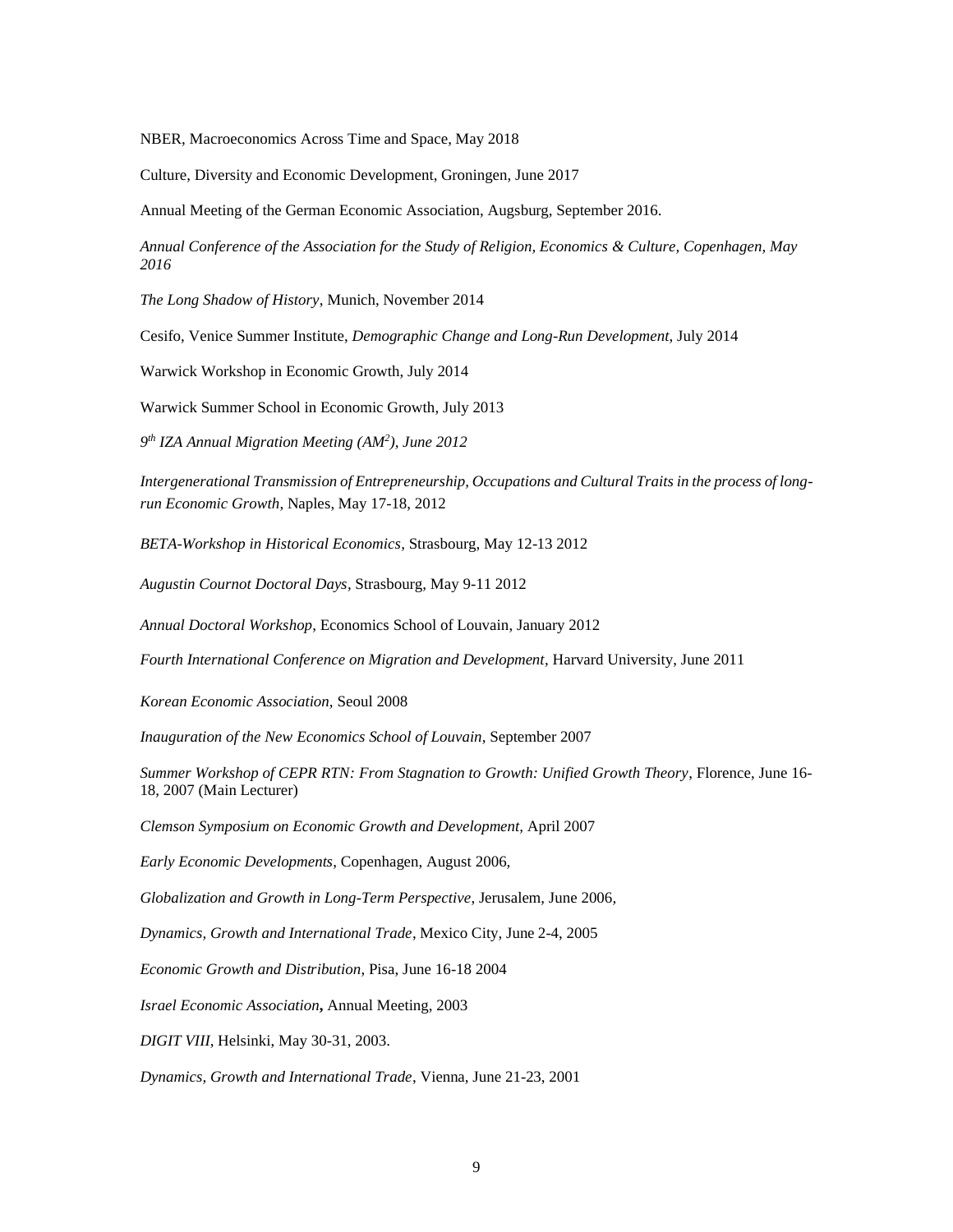*Methods of Macroeconomics*, Paris, May 25-27, 2000

*Dynamics, Growth and International Trade*, Rome, June 22-25, 2000

#### **Public Lectures:**

"The Agricultural Origins of Time Preference," Utrecht (December 2015)

"Diversity and the Wealth of Nations," University Catholique Louvain (October 2015)

"Unified Growth Theory and Comparative Development," University of Luxembourg (May 2012)

"Diversity and Development" University of Barcelona (May 2012)

#### **Symposium on my research on evolution and growth:**

Symposium on Galor-Moav's "Natural Selection and the Origin of Economic Growth", Center of Environmental Studies, Brown University, 2003. (Commentators from: Evolutionary Biology, Evolutionary Anthropology, and Environmental Science).

#### **Invited Lectures in Conferences:**

NBER, Political Economy, October 2018 NBER, Economic Growth, July 2018 NBER, Culture and Institutions, April 2016 CEPR, London, November 2015 NBER, Political Economy, October 2015 NBER, Culture and Institutions, April 2015 NBER, Political Economy, November 2013 Long-Run Growth: Unified Growth Theory and Economic History, CAGE/CEPR, January 2013 Economic Growth, AMSE, April 2012 NBER, Political Economy, November 2011 NBER, Economics of Culture and Institutions, November 2010 NBER, Political Economy, April 2010 Human Capital and the Global Division of Labor, Delphi, June 2009 Macroeconomics across Time and Space, NBER/FED, May 2008 *Human Development Potential and the Quality of Life*, PAHO, April 2007. Access to Finance, World Bank, March 14-15, 2007. PREM, Washington DC, April 25-6, 2006. AEA Meetings, Boston, January 6-8, 2006. Biological Welfare and Inequality in Pre-Industrial Times, March 4, 2005 NBER SI, Cambridge MA, July 21-24, 2003 From Stagnation to Growth, Copenhagen, July 18-19, 2003 CEPR, The Economics of Education and Inequality*,* Paris, May 17-18 The Transition from Stagnation to Growth, St. Gallen, Switzerland, May 2-4, 2003 AEA Meeting, Washington DC, January 4-6, 2003 The Economics of Water and Agriculture, Rehovot, December 18-20 2002 Senior Policy Seminar on Health, Human Capital and Economic Growth: Theory, Evidence and Policies, PAHO and IADB, October 3-4, 2002. CEPR, European Research Workshop in International Trade Munich , 14-17 June 2002. Population and Growth, PSTC, April 13-14, 2002. AEA Meetings, Atlanta, January 4-6, 2002.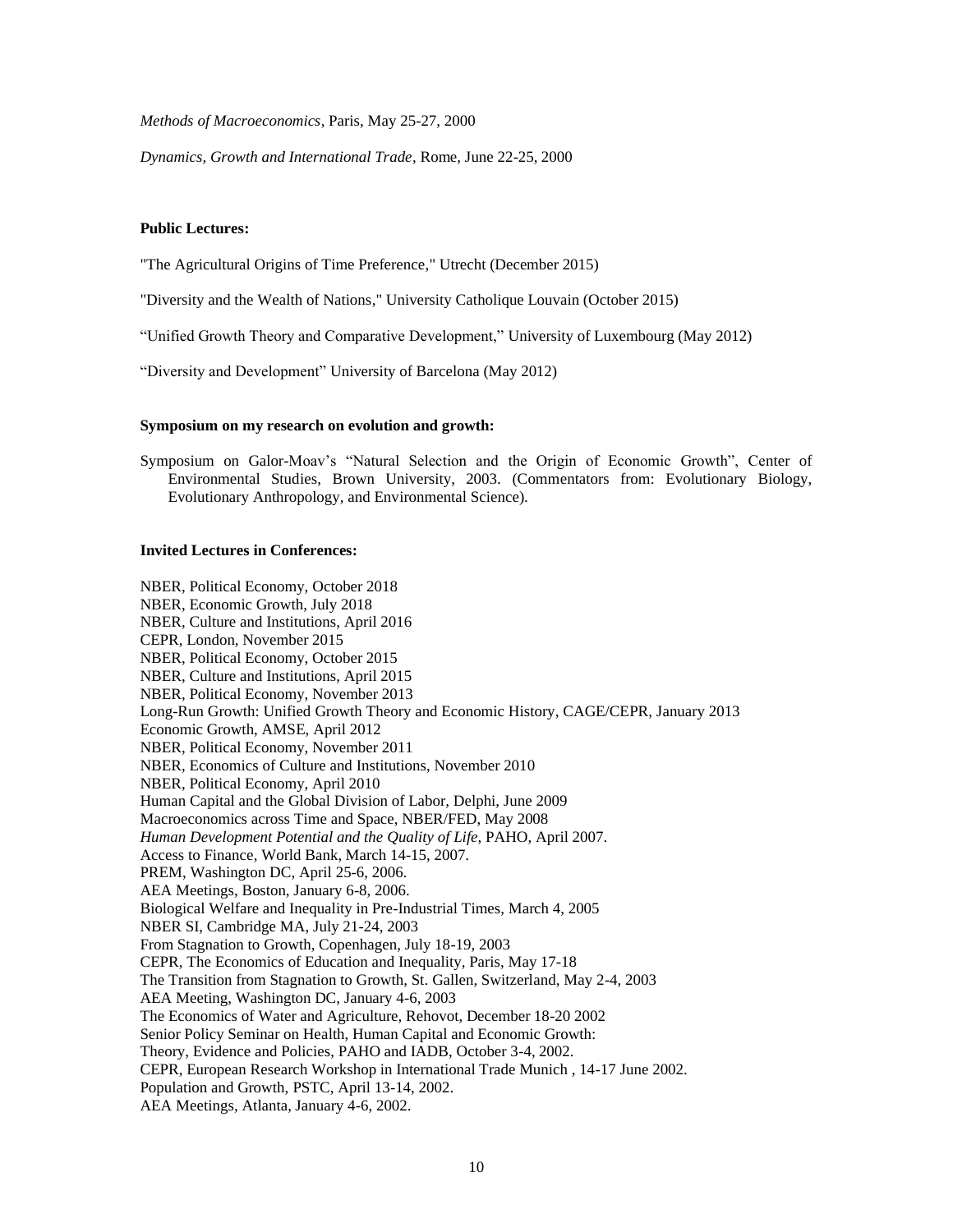NBER Summer Institute, Growth, July 23-27, 2001 Annual Symposium in Macroeconomics, CEPR, Jerusalem, May 29 – June 2, 2001. IMF Workshop on Macroeconomic Policies and Poverty Reduction, April 12-13, 2001. MacArthur Foundation - Inequality & Economic Performance, Cambridge, October 27-29, 2000. Population Dynamics and the Macro Economy, Harvard Center for Population, September 11-12, 2000. EEA Annual Meeting, Bolzano, August 32-September 2, 2000 Canadian Institute of Advanced Study, Montreal, October 15-17, 1999. EEA Annual Meeting, Santiago de Compostela, September 1–5, 1999 NBER Summer Institute, Income distribution and Macroeconomics, July 19-23, 1999 NBER Summer Institute, Growth, July 16, 1999. Dynamics, Growth and International Trade, Tilburg, July 8-9, 1999. Technology, Human capital and Growth, Jerusalem, June 7-8, 1999. Annual Symposium in Macroeconomics, CEPR, May 26-May 31, 1999 NBER Summer Institute, Income distribution and Macroeconomics, July 1998 Aiagari Memorial Conference, Technion, June 14-16, 1998 Technology and Employment, Universitat Pompeu Fabra, June 6-7, 1998 Annual Symposium in Macroeconomics, CEPR, Taragona, May 27-June 1, 1998 ESF Conference on Economic Growth, Italy, September 21-25, 1997. Annual Symposium in Macroeconomics, CEPR, Athens, May27-June 1, 1997 Annual Symposium in Macroeconomics, CEPR, Athens, May 27-June 1, 1997 Dynamics, Growth and International Trade, Helsingor, Denmark, August 15-17, 1996. NBER Summer Institute, Cambridge, July 14-19, 1996 Technion Economic Conference, June 7-9, 1996

#### **Invited Lecture Series:**

Unified Growth Theory and Comparative Development, Keil Institute of World Economic, November 2015.

Unified Growth Theory and Comparative Development, Summer Workshop in Economic Growth, July 2015.

Unified Growth Theory and Comparative Development, St. Gallen, November 2014.

Unified Growth Theory and Comparative Development, Summer Workshop in Economic Growth, July 2014.

Unified Growth Theory and Comparative Development, Capri, July 2014.

Economic Growth, *American Economic Association Continuing Education Program*, AEA Meetings, January 2014.

Unified Growth Theory and Comparative Development, CCER, Beijing University, 2014.

Unified Growth Theory and Comparative Development, St. Gallen, November 2013.

Diversity and Development, Workshop in International Economics, Harvard University, September 2013

Unified Growth Theory and Comparative Development, Summer School in Economic Growth, July 2013.

Unified Growth Theory and Comparative Development, University of Luxembourg, December 2012.

Unified Growth Theory and Comparative Development, University of St. Gallen, December 2012

Unified Growth Theory and Comparative Development, Bar-Ilan University, May 2012

Unified Growth Theory and Comparative Development, University of Porto, Portugal, May 2012

Unified Growth Theory and Comparative Development, Sciences Po, Paris, April 2012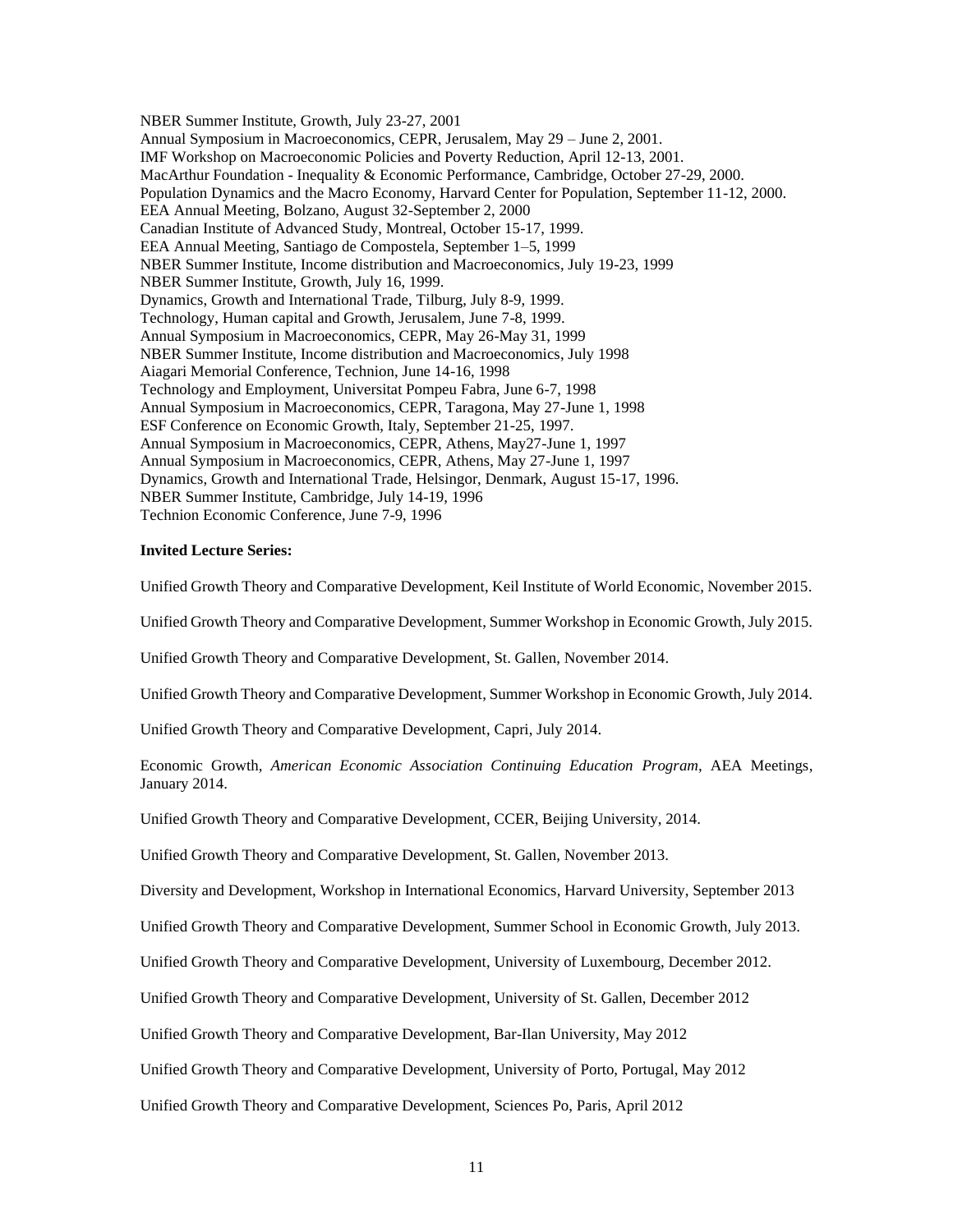Unified Growth Theory, Jerusalem Summer School in Economic Growth, June 2011

Unified Growth Theory, Ben-Guriun University, June 2011

Long-Run Growth, Minerva Summer Workshop, July 2008

Unified Growth Theory, Danish Doctoral Program, June 2008

Unified Growth Theory, IMF, May 2008

Unified Growth Theory, EUI, June 2007

Inequality and Growth, Sienna June 20-22, 2007

From Stagnation to Growth: Unified Growth Theory, IMF, April 2006

Institute for Empirical Research in Economics, University of Zurich, "Inequality and Growth", April 23-27, 2003

NAKE- Netherlands's Joint Doctoral Program: "From Stagnation to Growth", June 4-June 9, 2000

Nordic Doctoral Program: 10 lectures on "Inequality and Growth", April 14-25, 1996.

### **Invited Seminars**: (1996 - 2016)

### **1996:**

NYU (February (1996), University of Venice (April 1996), University of Bolgna (April 1996), University of Modena (April 1996), Hebrew University (May 1996), Bank of Israel (May 1996), Technion, (June 1996), Columbia University (October 1996), University of Pittsburgh (November 1996), Boston College (December 1996)

### **1997**

Hebrew University (March 1997), Copenhagen University (April 1997)

### **1998**

Hebrew University (April 1998), Bar-Ilan University (April 1998), Tel-Aviv University (April 1998), Autonoma Barcelona (June 1998), University of Rochester (September 1998), MIT (September 1998), BU (October 1998), Brandies (October 1998), Harvard University (November 1998), Columbia University (November 1998)

## **1999**

Toulouse (May 1999), LSE (May 1999), UCL (May 1999), Cambridge (May 1999), Rehovot (May 1999), Hebrew University (June 1999), Uppsala University (August 1999), IIES Stockholm (August 1999), Yale (November 1999)

## **2000**

Ben-Gurion University (April 2000), Hebrew University (May 2000), Ente Einaudi, Rome (June 2000),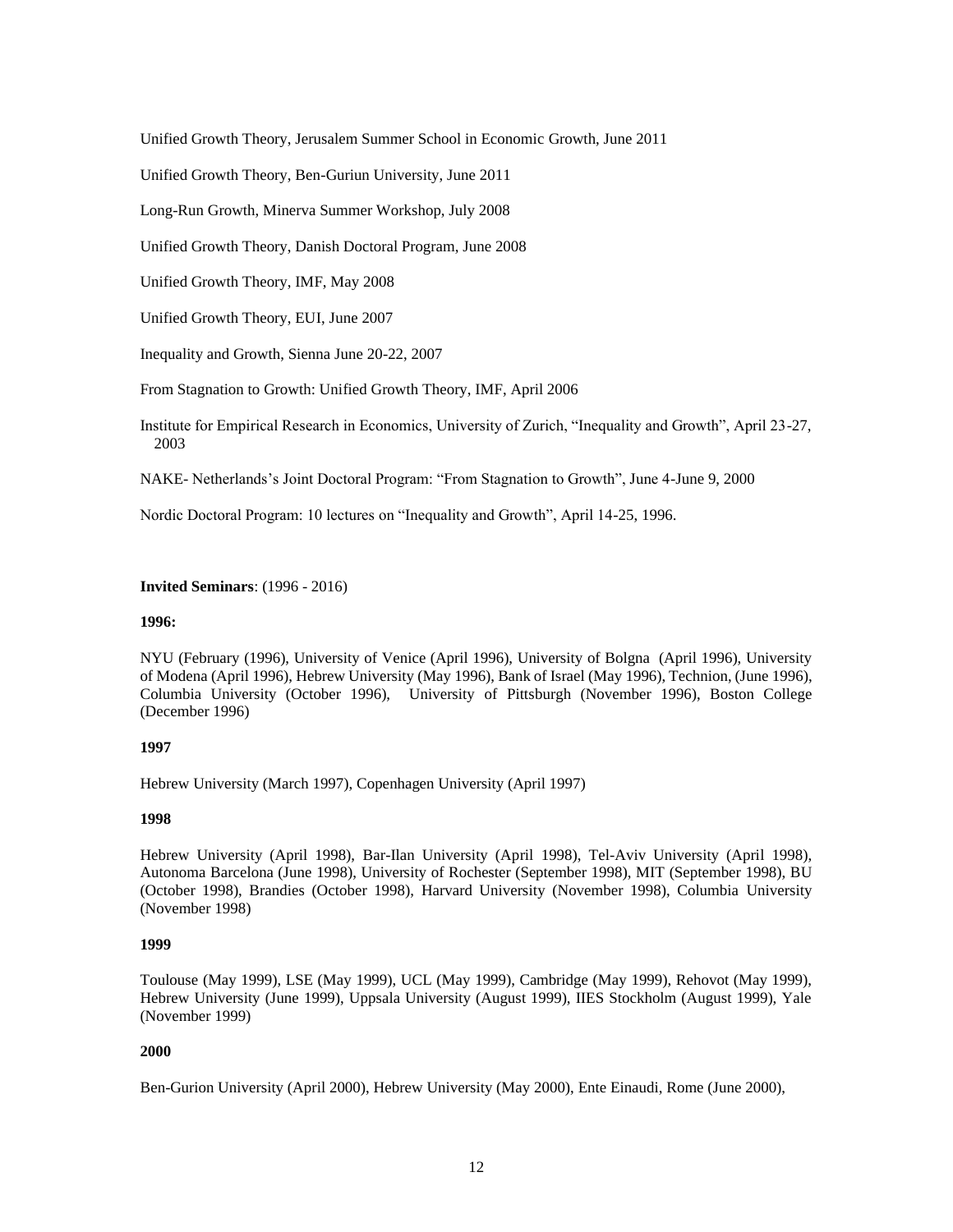## **2001**

Uconn (February 2001), University of Wisconsin (April 2001), University of Minnesota (April 2001), Northwestern University (April 2001), Bar-Ilan University (April 2001), Hebrew University (May 2001), Tel-Aviv University (May 2001), Rehovot (May 2001), Center of Rationality (June 2001), Duke (October 2001), PSTC (October 2001), MIT (October 2001)

# **2002**

NYU, (February 2002), World Bank (March 2002), Harvard University (April 2002), University of Bologna (May 2002), University of Pisa (May 2002), University of Modena (May 2002), University of Sienna (May 2002), University of Venice (May 2002), CESifo, Munich (June 2002), Yale University (September 2002), Princeton, (October 2002).

## **2003**

Evolutionary Biology, Brown University, (February 2003), Harvard University (February 2003), Columbia University (March 2003), Wharton, University of Pennsylvania (March 2003), University of Zurich (April 2003), University of Bern (April 2003), University of St. Gallen ( April 2003), Tel-Aviv University (May 2003).

## **2004**

Hebrew University (May 2004), Boston University (October 2004)

# **2005**

Harvard (April 2005), CIDE (May 2005), Rome (June 2005)

# **2006**

IMF (April 2006), World Bank (April 2006), UCL (June 2006), Warwick (June 2006), Oxford (June 2006), Cambridge (June 2006), Copenhagen (August 2006), Chicago (October 2006)

# **2007**

Siena (June 2007), EUI (June 2007), Tufts (November 2007)

# **2008**

NYU (March 2008), University of Pennsylvania (March 2008), World Bank (May 2008), IMF (May 2008), Copenhagen (June 2008), Osaka (June 2008), University of Tokyo (June 2008), Kyoto (June 2008), Doshisha University (June 2008), Kieo (June 2008), Hitotsubashi University (June 2008), Bar-Ilan (June 2008) Tel-Aviv (June 2008), Hebrew U (June 2008), Ben-Gurion University (July (2008) **2009**

# LUISS (June 2009), Rome (June 2009), Haifa (June 2009), Hebrew University (June 2009)

# **2010**

Chicago GSB (April 2010), Harvard (April 2010), MIT (December 2010),

# **2011**

Yale (April, 2011), Ben-Gurion University (June 2011), Harvard (December 2011)

# **2012**

Porto (May 2012), Sciences Po (April 2012), Aix-Marseilles (April 2012), Pompeu Fabra (May 2012), University of Barcelona (May 2012), Groningen (May 2012), Luxembourg (May 2012), Bar-Ilan (June 2012), Hebrew University (June 2012), PSTC (September 2012), Princeton, Joint Evolutionary Biology - Economics (October 2012), Zurich (December 2012), St Gallen (December 2012),

## **2013**